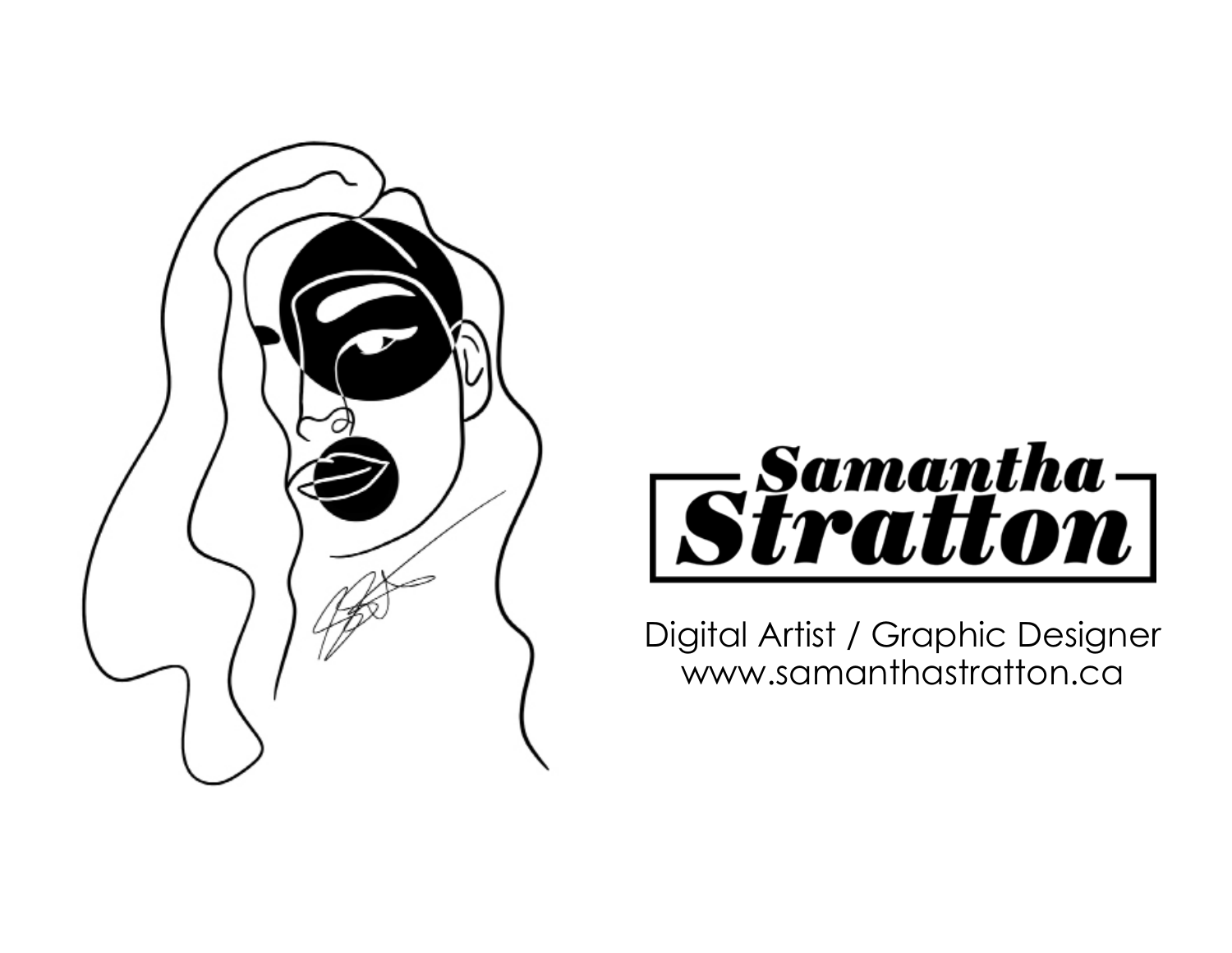### 1 3 Poster series based on the word "stimulate"

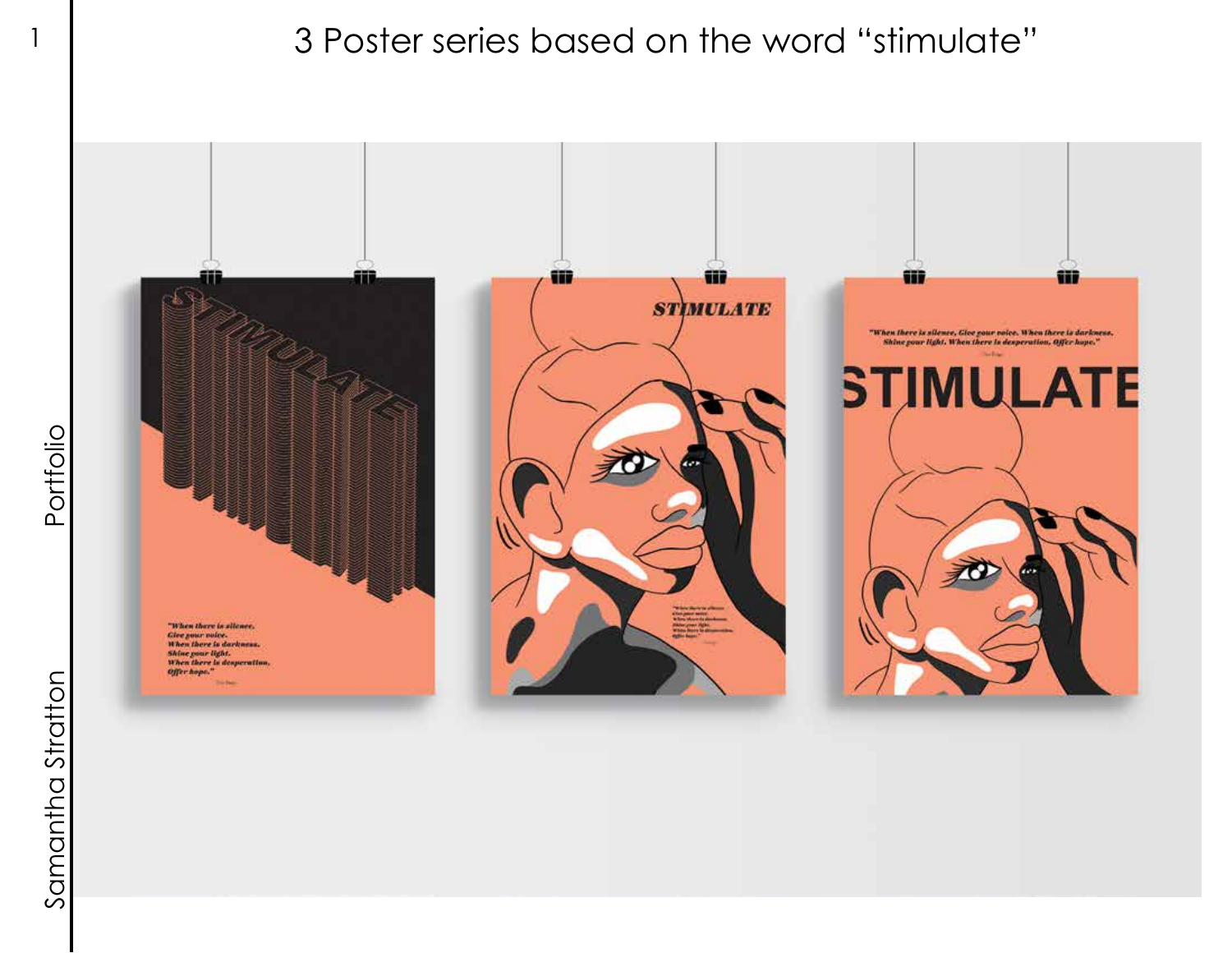**THE OBJECTIVE: A mentoring campaign, a care campaign, a do-good campaign directed to students in first and second year. One word may put minds at ease, may bring a sense of empathy, may motivate, may make someone smile – especially now. The campaign is about sharing your wisdom and providing a positive outlook.**

I selected the word Stimulate as well as the quote "When there is silence, Give your voice. When there is darkness, Shine your light. When there is desperation, Offer hope." By Tim Fargo. The word stimulate or stimulation means "the action of arousing interest, enthusiasm, or excitement" which I thought best fit this project to get the students minds thinking which also corresponds to my image of the woman with enhanced senses.

The illustration I created for this piece was a woman with enhanced senses like I mentioned above. That being said as an artist when I think of the word stimulate I think of how to excite my audience, or spark someone's interest so why not take that and create exactly what I want to do, bring out the 5 senses; touch, smell, sight, hearing, taste.

Based off the illustration I chose the background colour to be an off pink because in technical terms pink is a positive colour inspiring warm and comforting feelings, a sense that everything will be okay, which to me seems to fit perfect for this design as the concept is meant to stimulate the senses but the colour bounces off that and smooths it all out. When I first looked at this I had that exact feeling and I want my work to have that same effect on others especially in a mentoring campaign.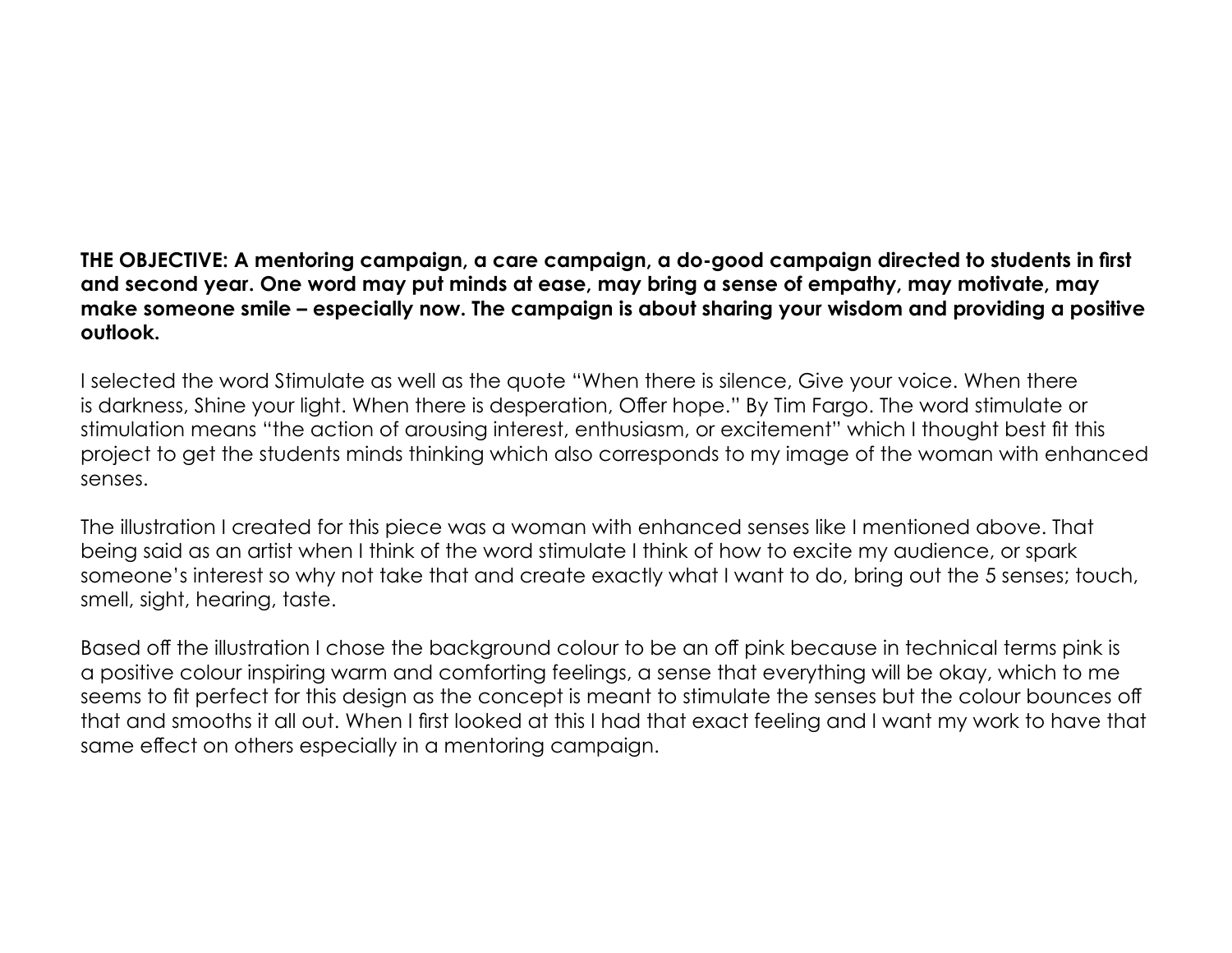<sup>3</sup> | "You are talented" Georgian College AD Design



**THE OBJECTIVE: To recruit high school students for Georgian College's graphic design programs. The final poster must use an illustrative or type based approach, and no photos may be used. The posters will be distributed for use in high school classrooms and guidance counsellor offices.**

Samantha Stratton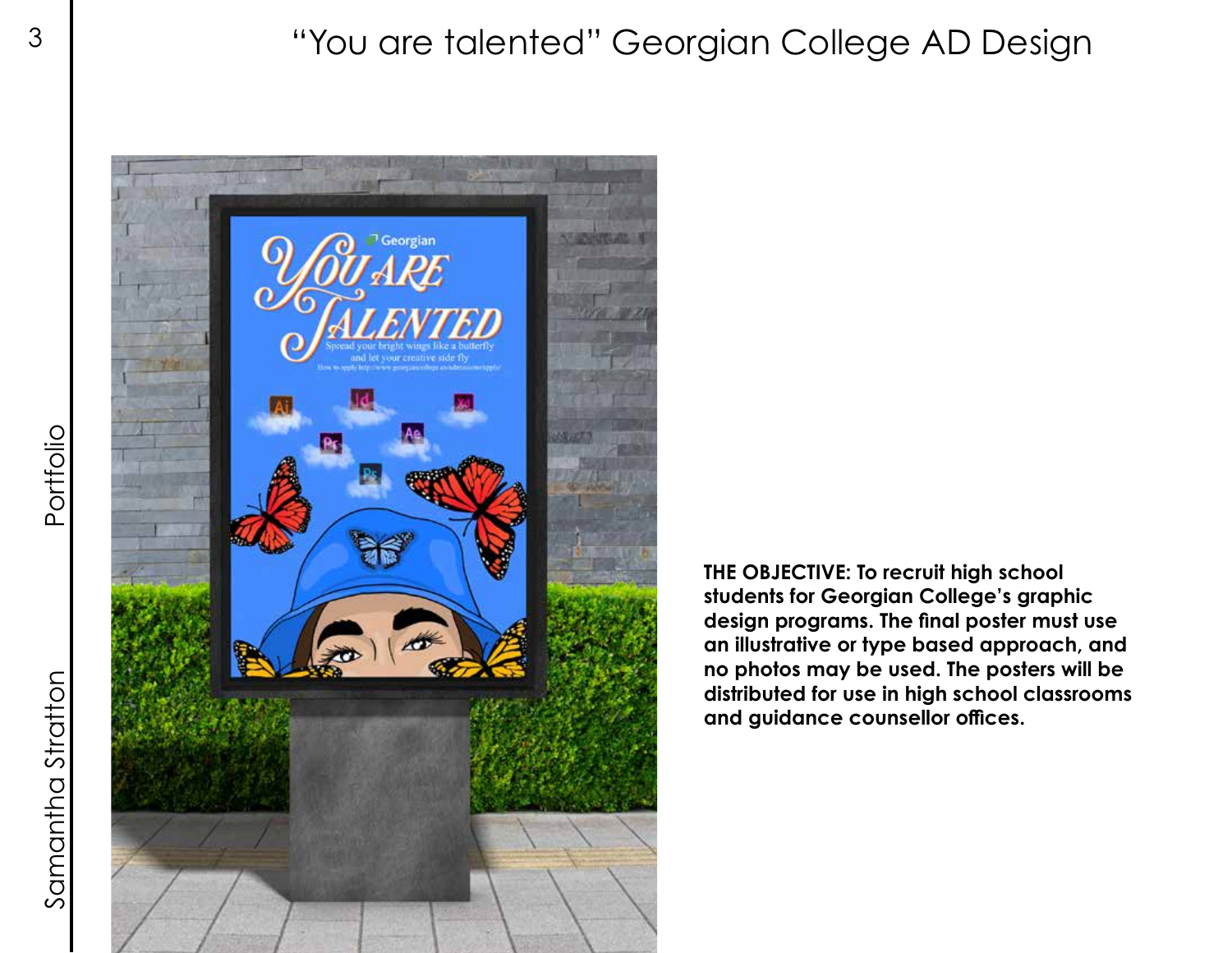# 4 "Spice Baby" - Hot Sauce Branding



CREATIVE BREIF: There's a new line-up of hot sauces on the fiery horizon. They need a brand new brand name to represent the line. There are 3 very distinct flavours, it's up to you what these flavours might be.They need creative label designs that not only look amazing – they need to have a certain line-look that makes them recognizable as a family, under the same brand. However... each flavour will be different and – so will each of your label designs be.

I created this brand from scratch and came up with the "SPICE BABY" name. My take on this project was to incorporate my illustration skills and then to go off of that I wanted each label to have a unique die-line cut around the illustration. The reasoning for that is after doing some research I found that most labels for hot sauce bottles are the standard square shape.. some even circle or oval so I wanted to add a little bit of "spice" to the label shapes and make it interesting to look at. I also noticed that some are very plain and simple so like I said I wanted to add my own touch with the custom illustration specific to each flavour. That being said I chose the flavours I did because those are some flavours that really stood out to me after doing my research of possible hot sauce flavours and as soon as I heard of those I wanted to brand my flavours to be not so regular like the everyday hot sauces people tend to use.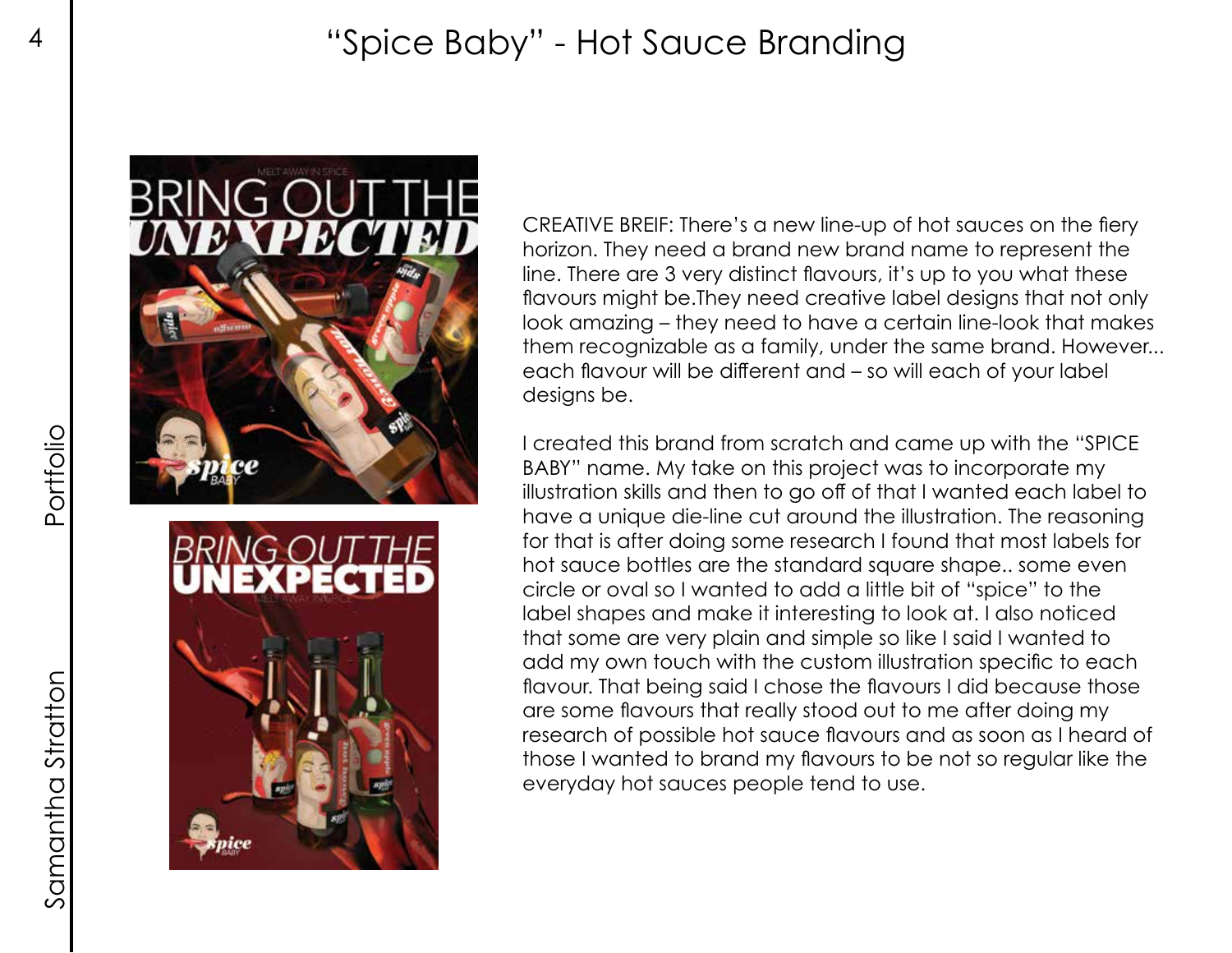## 5 | ''Be Nutty'' - AD Design





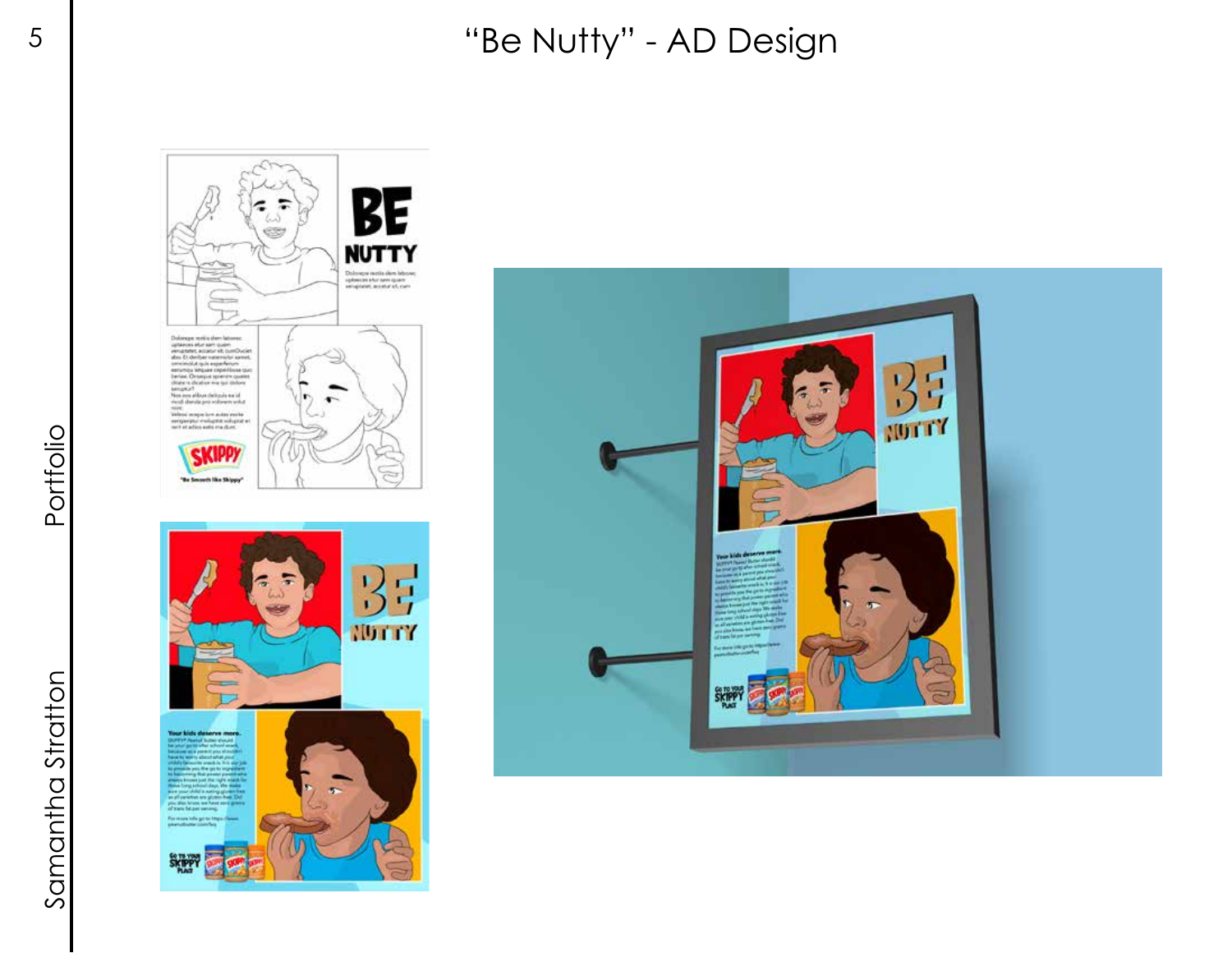### <sup>6</sup> | "You had me at Peanut Butter" - AD Design

#### You had me at Peanut Butter

**SKIPPY** 

You had me at PENNILL BILLER



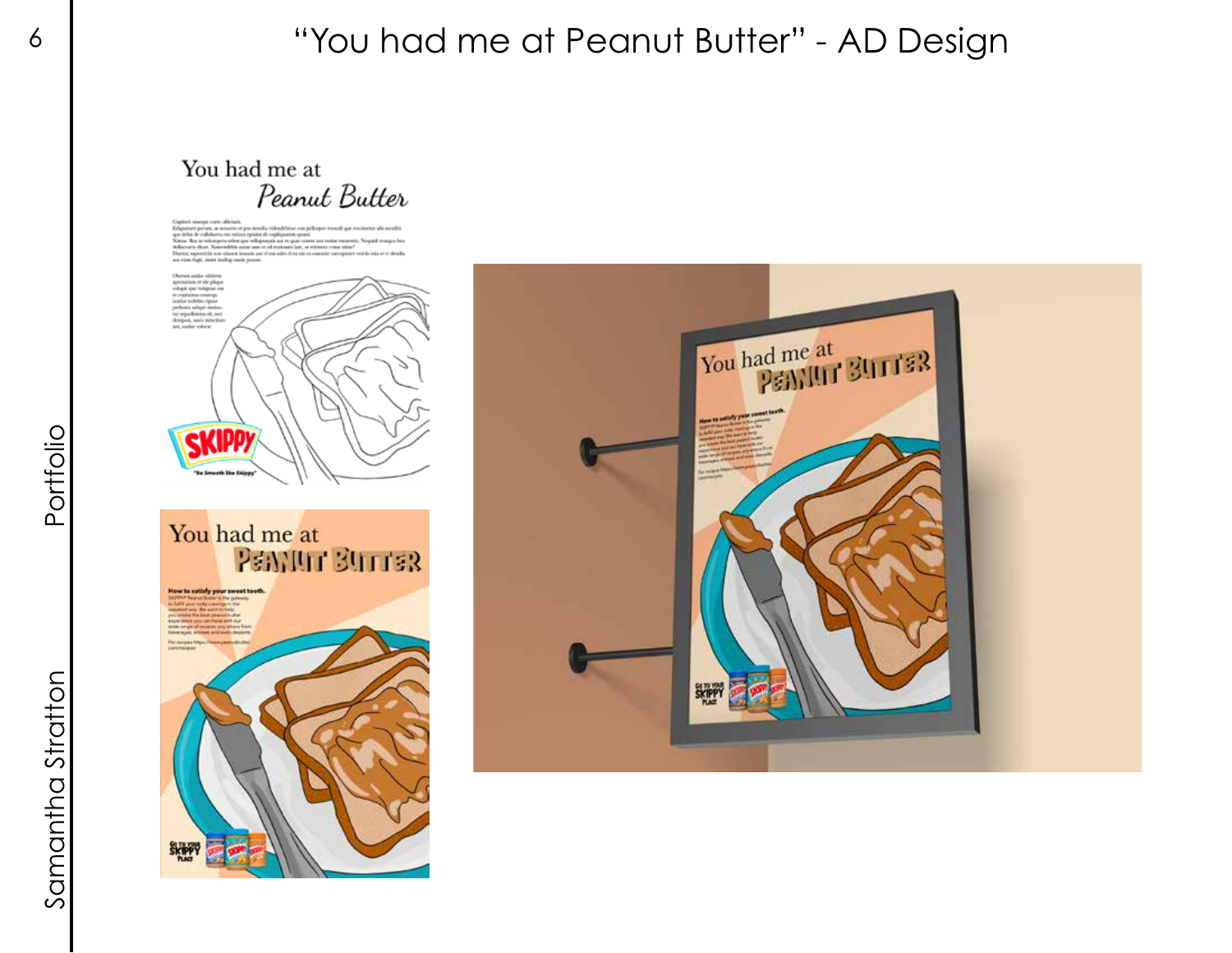"My feelings" Illustration Series

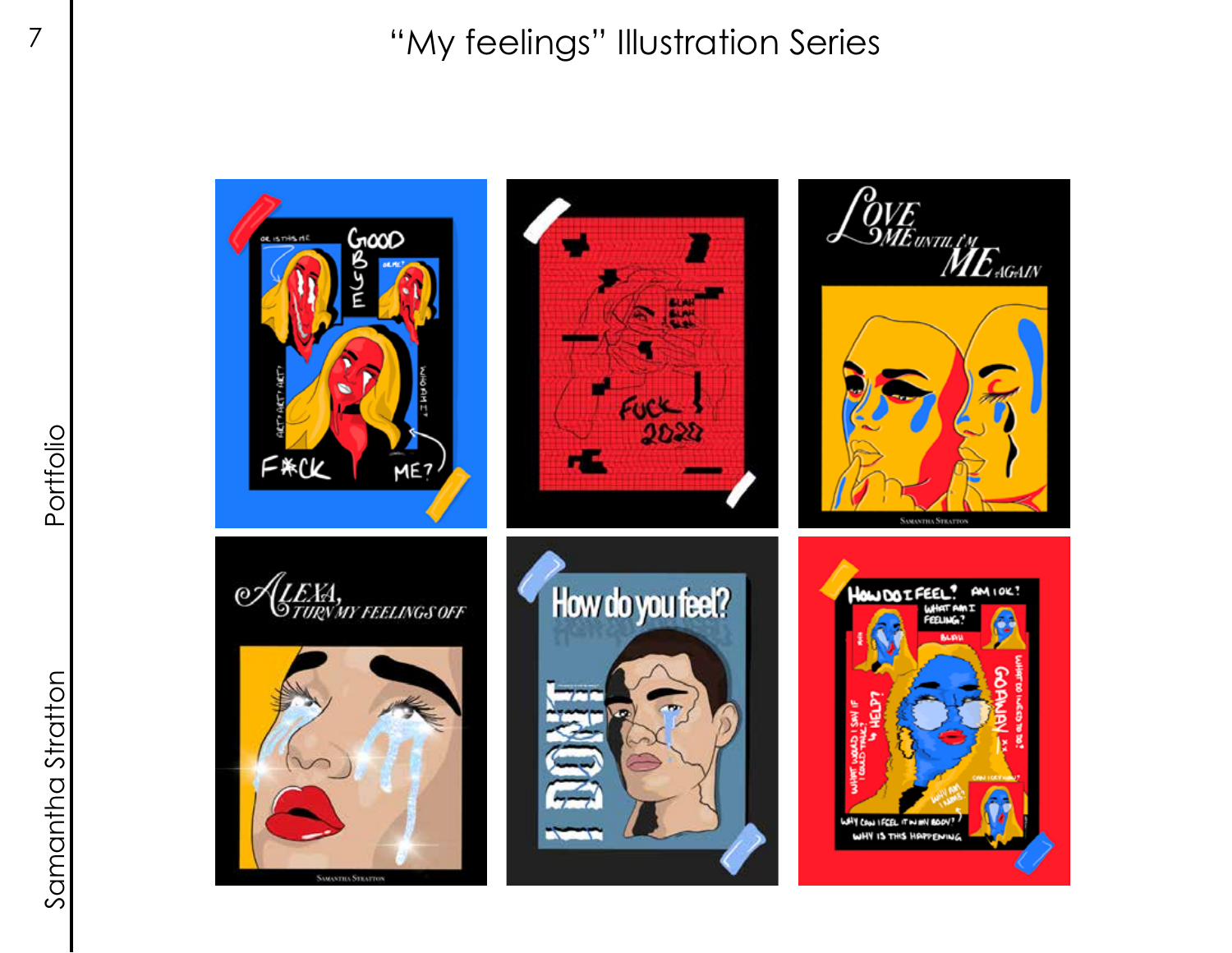